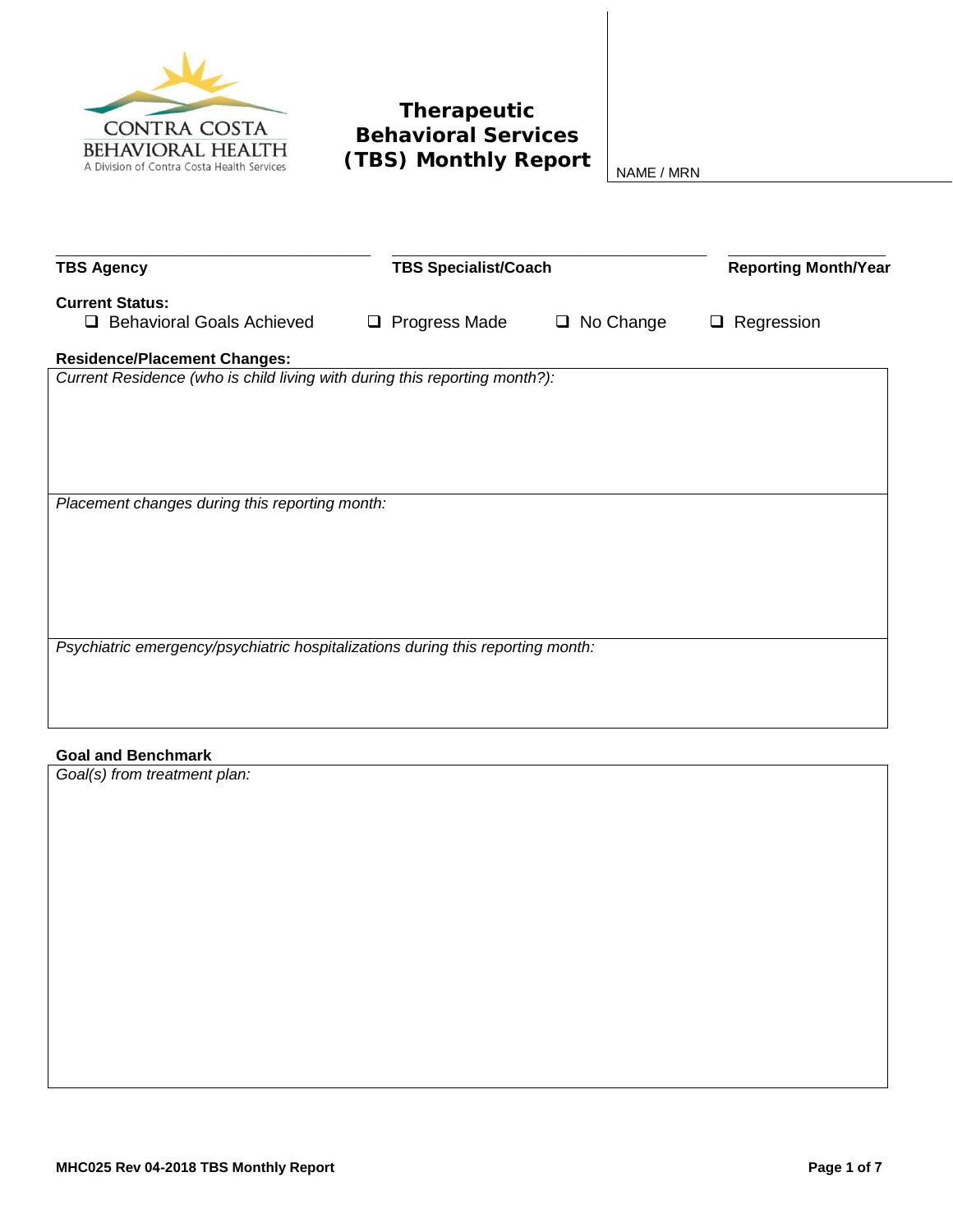*Benchmark(s) from prior 30 days:*

## **Monthly Summary of Services**

**Current Progress** *(Describe frequency, duration, and severity of target behavior(s) with data, as well as where/with whom target behavior(s) have occurred, over the past 30 days. Short narrative of functional replacement behaviors used.):*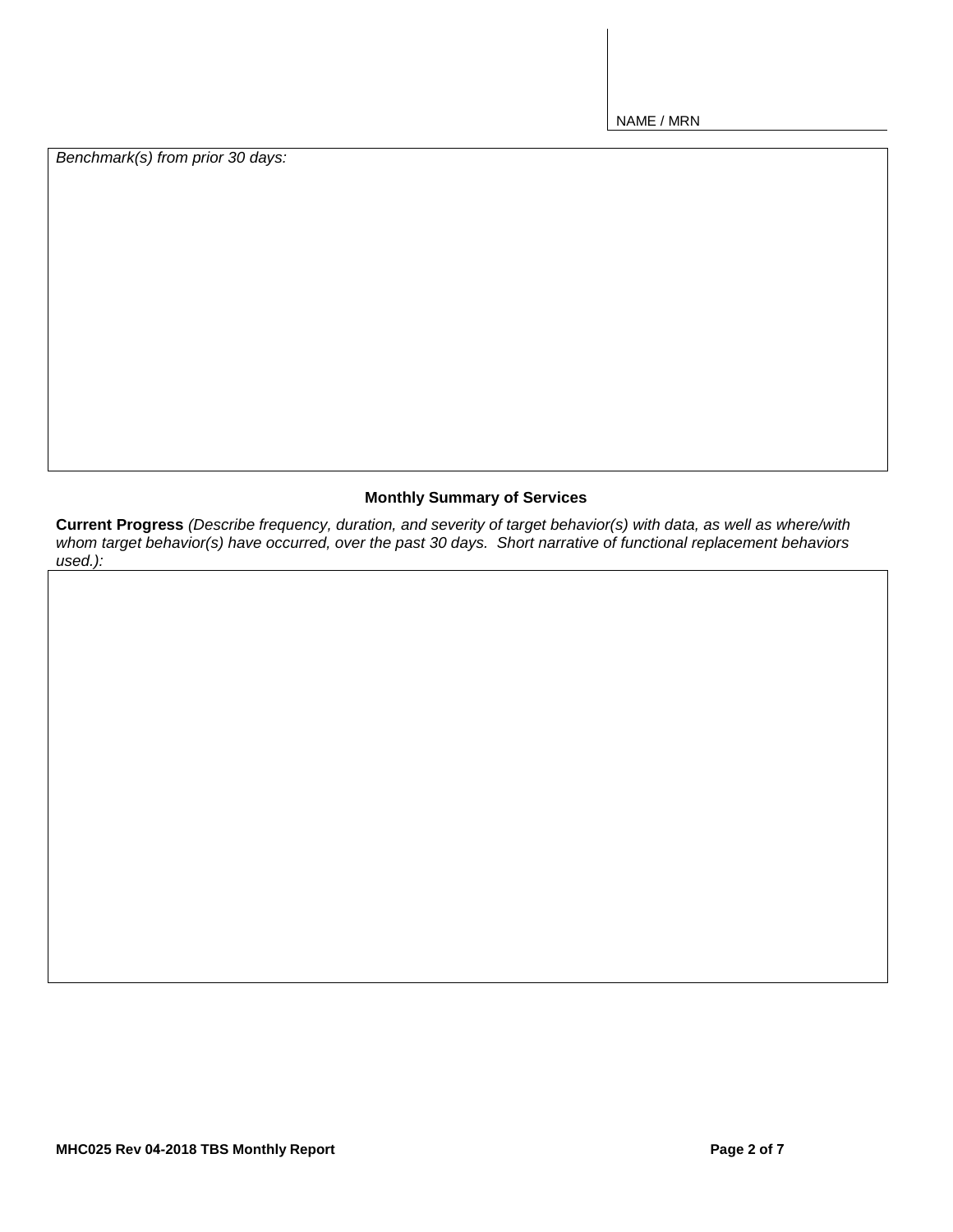**New 30-day Benchmark** *(Benchmark may stay the same if not met this reporting period.)*

**Adaptive Behaviors and Interventions** *(Discuss what adaptive/replacement behaviors/skills are being used. Describe how these behaviors haven been taught, rehearsed, cued/prompted, and reinforced. Describe how generalization is promoted. Describe success interventions during this reporting period; discuss efforts at involving caregivers in interventions.):*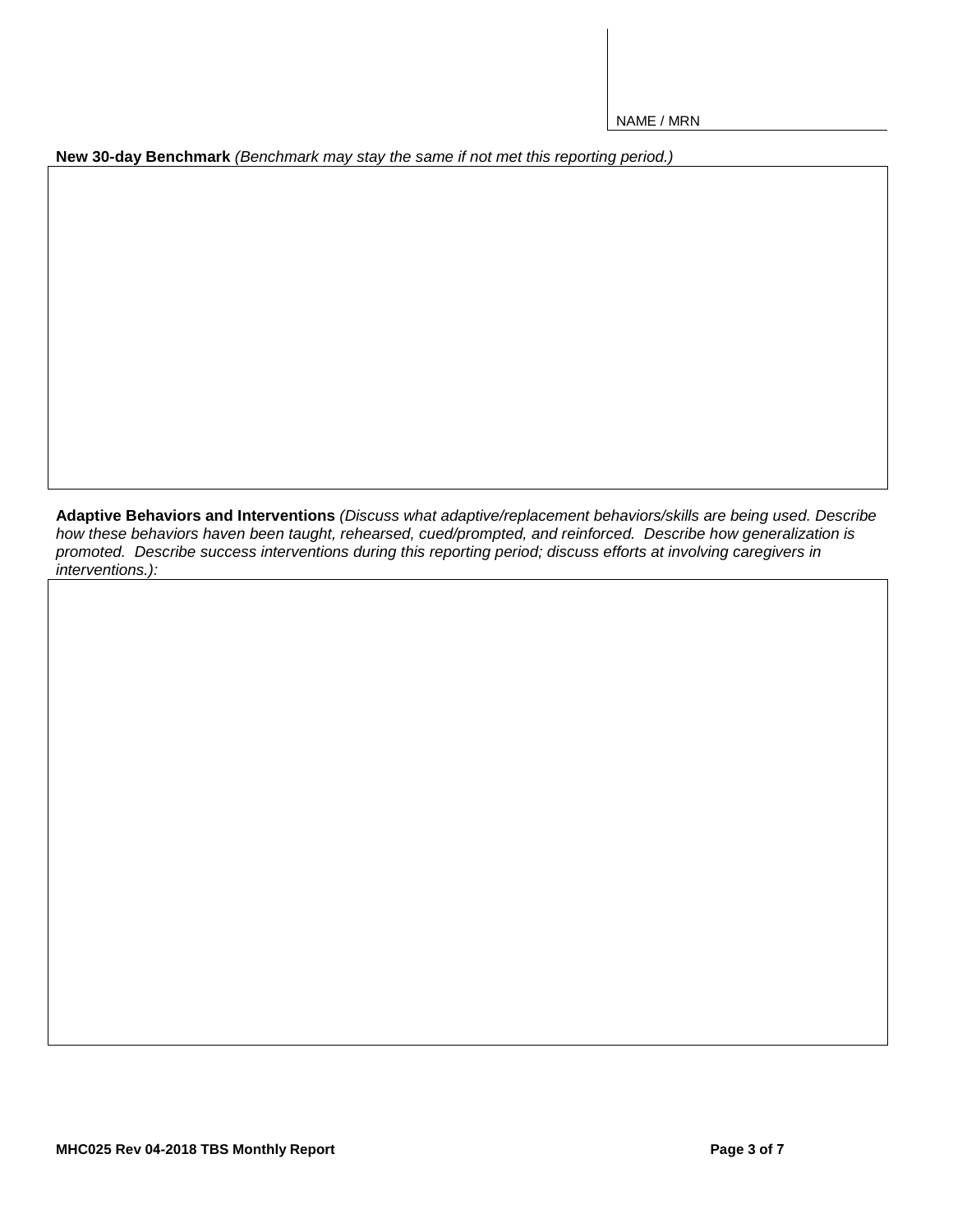**Barriers to Success** *(List any barriers to success that were evident in this reporting period. Discuss how these barriers were addressed.):*

**Plans for Fade-Out** *(Discuss current fade-out plan and any ways that are different than what is written on the Service Plan and attached Revised Treatment Plan if there are substantial differences. Discuss treatment changes during fadeout, including systematic reduction in service hours, changes in interventions, and reinforcement systems to promote independence, etc. If fade-out is not yet taking place, discuss why not, as well as efforts toward preparing both client and caregivers for impending termination):*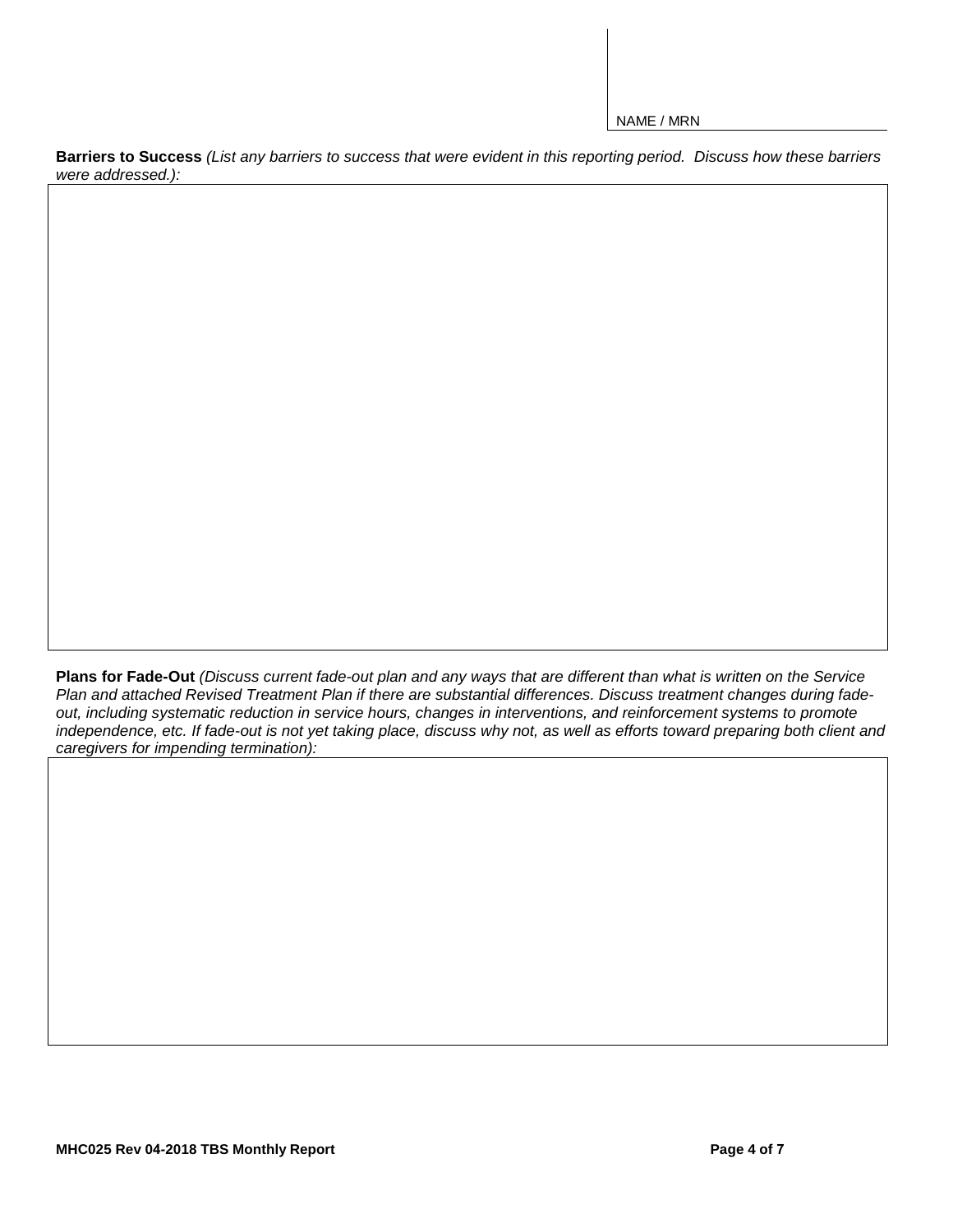**Collateral Contacts** *(Discuss contact with point person, caregivers, therapists, school personnel, etc.):*

**Other Services Current and Recommended** *(Include therapeutic services, wraparound, medication evaluation, parenting classes, mentoring, respite for caregivers, academic support, life skills training, etc.):*

**Initial Authorization/Assigned Date: \_\_\_\_\_\_\_\_\_\_\_\_\_\_\_ Number of Hours of TBS to Date: \_\_\_\_\_\_\_\_\_\_\_\_\_\_\_** 

**Approximate Termination Date: \_\_\_\_\_\_\_\_\_\_\_\_\_\_\_ Number of Weeks of TBS to Date: \_\_\_\_\_\_\_\_\_\_\_\_\_\_\_**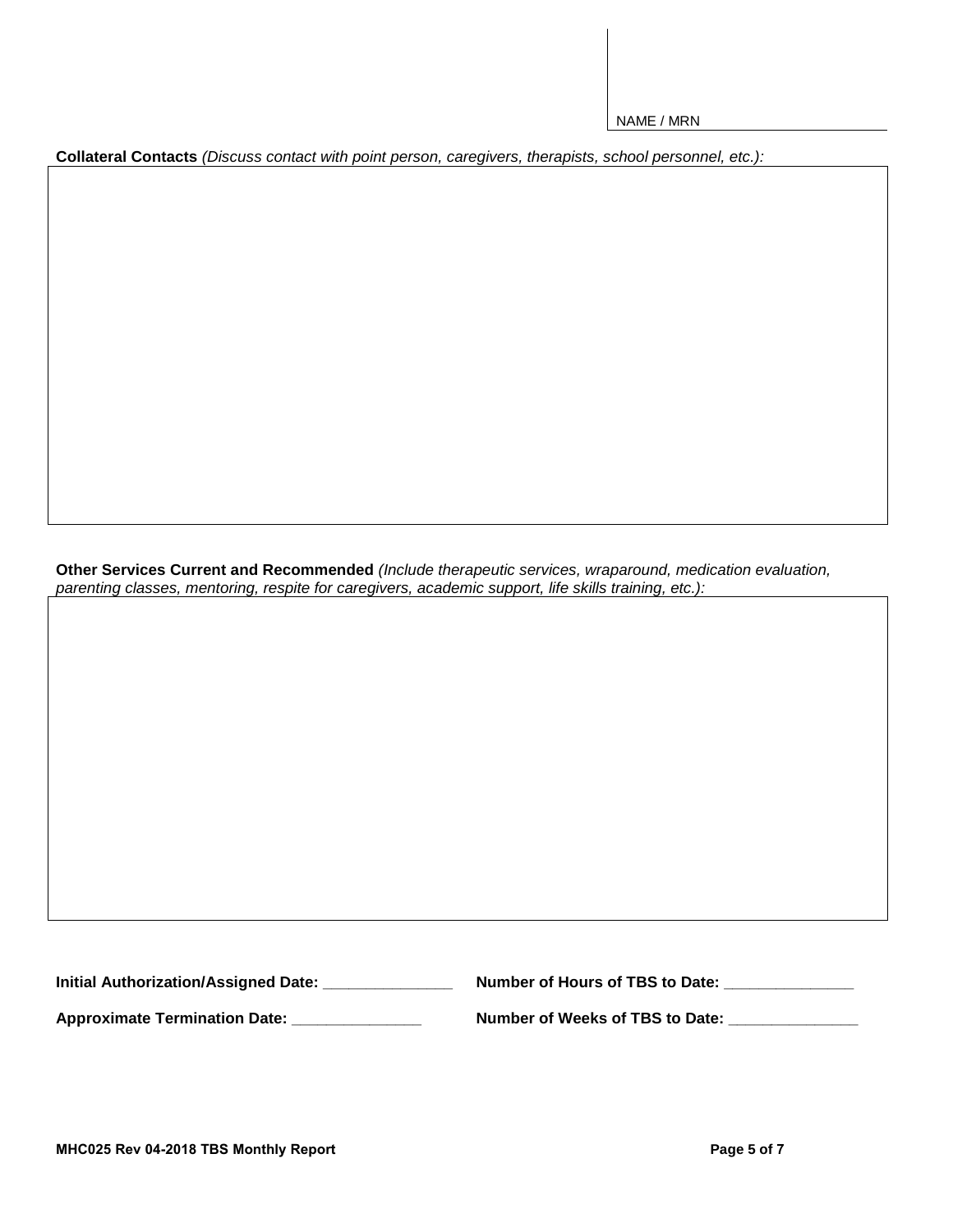**Information Continued from Previous Pages**